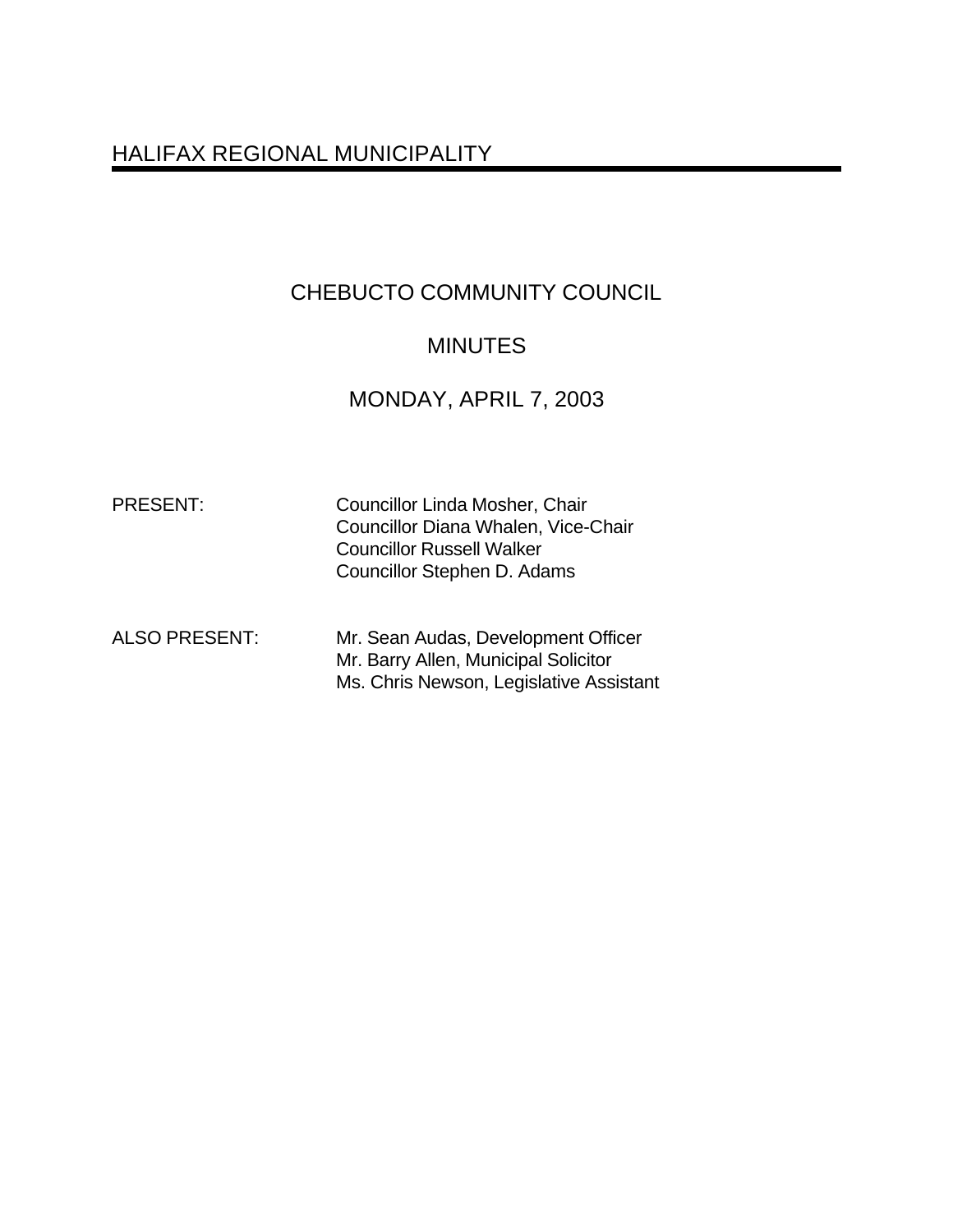## **TABLE OF CONTENTS**

| 1.        |                                                             |                                                             |                                                                                                                                 |  |  |  |
|-----------|-------------------------------------------------------------|-------------------------------------------------------------|---------------------------------------------------------------------------------------------------------------------------------|--|--|--|
| 2.        |                                                             |                                                             |                                                                                                                                 |  |  |  |
|           | 2.1                                                         |                                                             |                                                                                                                                 |  |  |  |
| 3.        | APPROVAL OF THE ORDER OF BUSINESS AND APPROVAL OF ADDITIONS |                                                             |                                                                                                                                 |  |  |  |
| 4.        |                                                             |                                                             |                                                                                                                                 |  |  |  |
|           | 4.1                                                         |                                                             |                                                                                                                                 |  |  |  |
|           |                                                             | 4.1.1<br>4.1.2<br>4.1.3<br>4.1.4<br>4.1.5<br>4.1.6<br>4.1.7 | Off-leash at Frog Pond/Sir Sandford Flemming Park  5<br>Speed Limits - Bayview Road/Flamingo Drive  5                           |  |  |  |
| 5.        |                                                             |                                                             |                                                                                                                                 |  |  |  |
| 6.        |                                                             |                                                             |                                                                                                                                 |  |  |  |
| 7.        |                                                             |                                                             |                                                                                                                                 |  |  |  |
|           | 7.1                                                         |                                                             | Case #00062: Request to amend the Halifax Municipal Planning Strategy                                                           |  |  |  |
| 8.        |                                                             |                                                             |                                                                                                                                 |  |  |  |
|           | 8.1                                                         |                                                             |                                                                                                                                 |  |  |  |
|           |                                                             | 8.1.1                                                       | Variance Application 037260 - Old Lot 1 Purcell's Cove Road,<br>8.1.2 Variance Application 037707 - 16 Barkton Lane, Halifax  9 |  |  |  |
| 9.<br>10. |                                                             |                                                             | CORRESPONDENCE, PETITIONS AND DELEGATIONS - None  10                                                                            |  |  |  |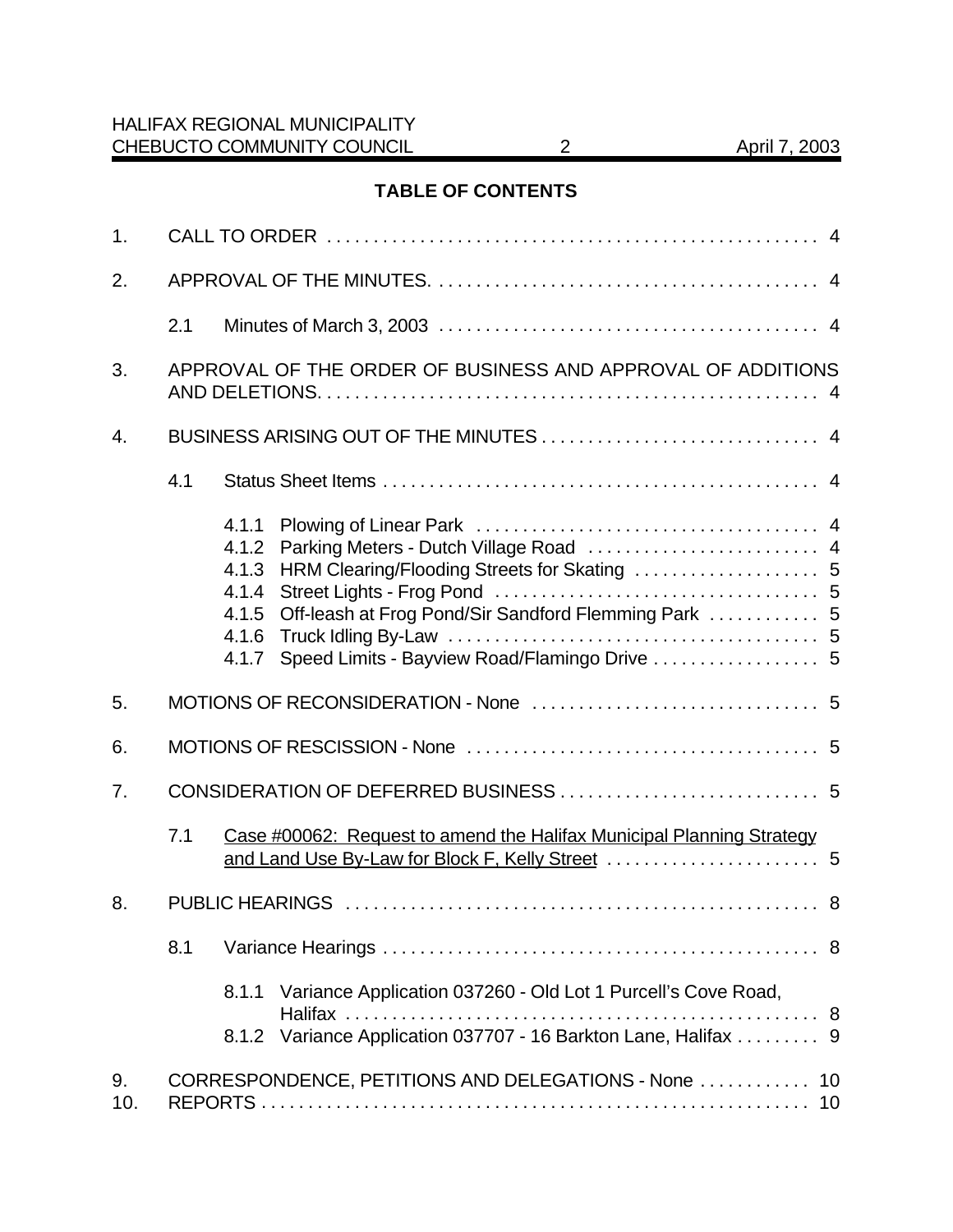|     |                           | <b>HALIFAX REGIONAL MUNICIPALITY</b><br>CHEBUCTO COMMUNITY COUNCIL                                                           | 3 | April 7, 2003 |
|-----|---------------------------|------------------------------------------------------------------------------------------------------------------------------|---|---------------|
|     |                           |                                                                                                                              |   |               |
|     | 10.1<br>10.2 <sub>1</sub> | Case 00214: Development Agreement - 35 Coronation Avenue, Halifax 10                                                         |   |               |
| 11. |                           |                                                                                                                              |   |               |
| 12. |                           |                                                                                                                              |   |               |
|     | 12.1<br>12.2<br>12.3      | Parking Lot at Indoor Soccer Center, Thomas Raddall Drive  11<br>Clean-up of Construction Debris on Thomas Raddall Drive  11 |   |               |
| 13. |                           |                                                                                                                              |   |               |
| 14. |                           |                                                                                                                              |   |               |
| 15. |                           |                                                                                                                              |   |               |
| 16. |                           |                                                                                                                              |   |               |

## **1. CALL TO ORDER**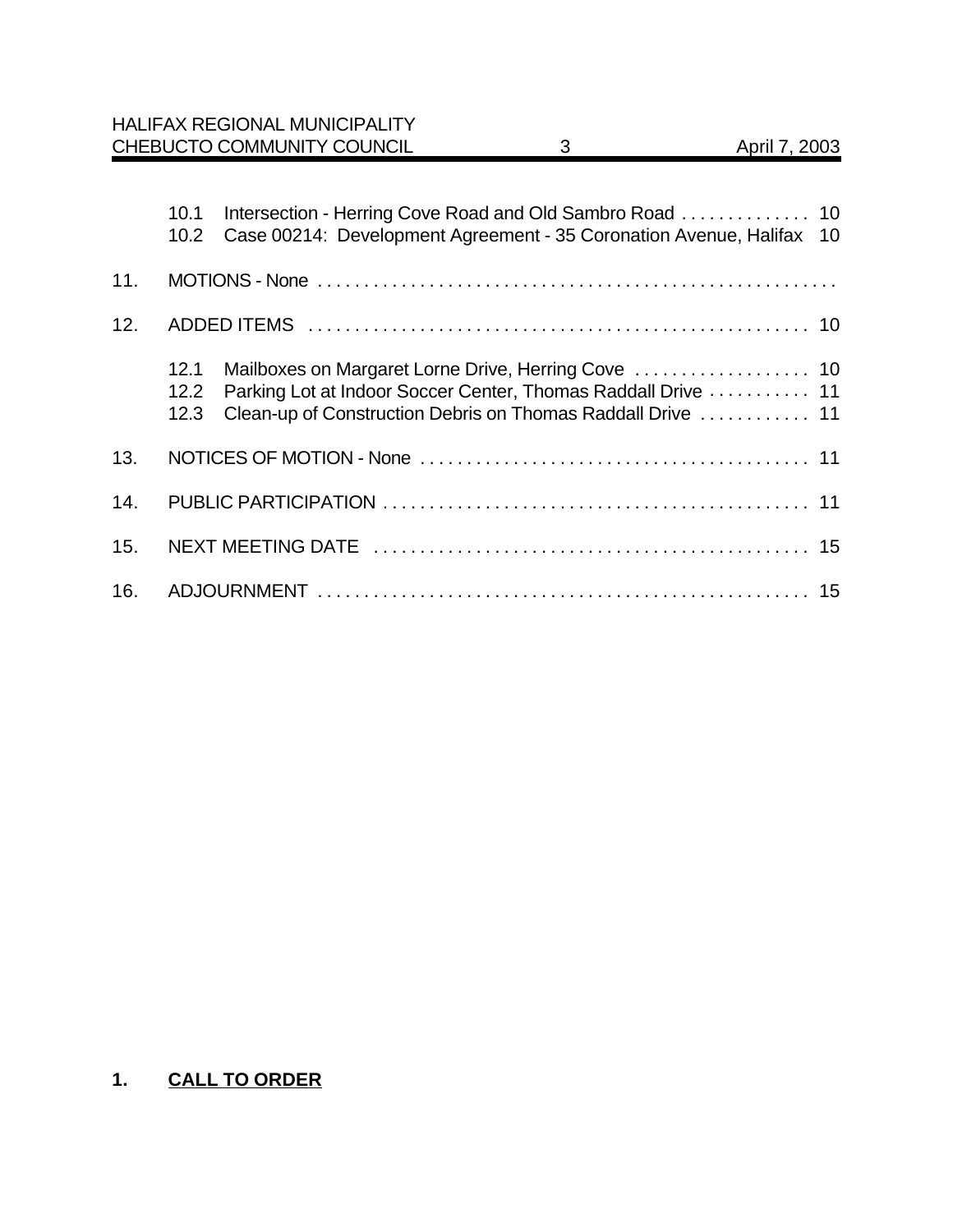The meeting was called to order at 7:00 pm in the Keshen Goodman Library, 330 Lacewood Drive, Halifax.

#### **2. APPROVAL OF MINUTES**

2.1 Minutes of Regular Meeting - March 3, 2003

**MOVED by Councillor Walker, seconded by Councillor Whalen, that the minutes of the regular meeting held on March 3, 2003, be approved as circulated. MOTION PUT AND PASSED UNANIMOUSLY.**

#### **3. APPROVAL OF THE ORDER OF BUSINESS AND APPROVAL OF ADDITIONS AND DELETIONS**

#### ADDITIONS:

- 12.1 Mailboxes on Margaret Lorne Drive, Herring Cove
- 12.2 Parking Lot at Indoor Soccer Center, Thomas Raddall Drive
- 12.3 Clean-up of Construction Debris on Thomas Raddall Drive

#### **MOVED by Councillor Whalen, seconded by Councillor Walker that the Order of Business be approved as amended. MOTION PUT AND PASSED UNANIMOUSLY.**

#### **4. BUSINESS ARISING OUT OF THE MINUTES**

4.1 Status Sheet Items

#### 4.1.1 Plowing of Linear Park

! An Information Report, dated March 27, 2003 was before the Committee.

Councillor Whalen requested that this be referred to HRM Staff to include in the area rate for sidewalk snow shovelling. To be removed from the Status Sheet.

#### 4.1.2 Parking Meters - Dutch Village Road

! An Information Report, dated March 6, 2003, was before the Committee.

Councillor Walker advised that the parking meters have been removed as requested and there is now one/two hour parking at this section of Dutch Village Road. To be removed from the Status Sheet.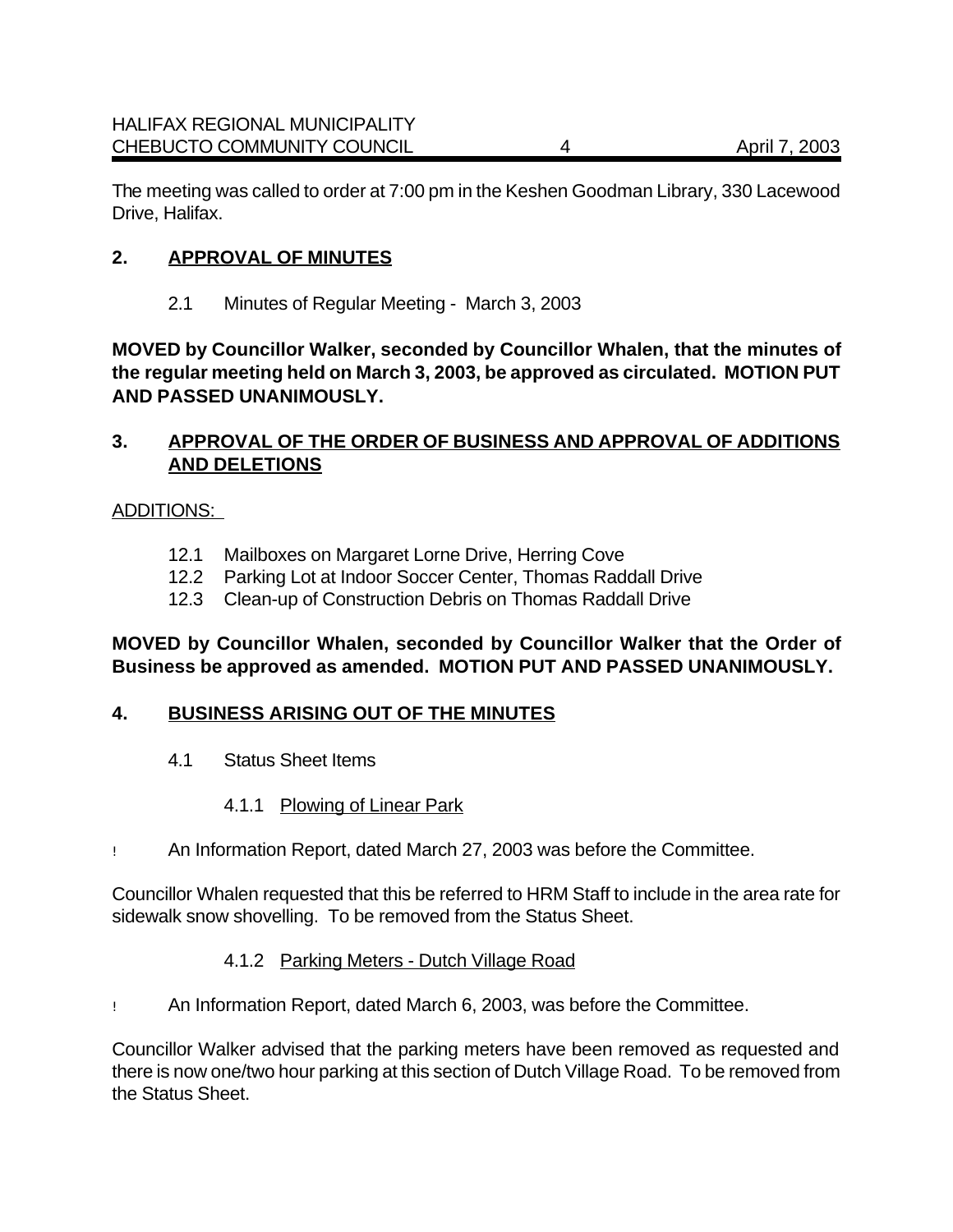Councillor Walker requested that this item remain on the Status Sheet until the next skating season and that a staff report be prepared for October 2003.

#### 4.1.4 Street Lights - Frog Pond

Councillor Mosher advised that this item has been addressed. To be removed from the Status Sheet.

#### 4.1.5 Off-leash at Frog Pond/Sir Sandford Fleming Park

Deferred to May 5, 2003. Councillor Whalen requested that Dedicated Off-Leash Dog Parks be a separate Status Sheet item. Report requested for May 5, 2003.

#### 4.1.6 Truck Idling By-Law

! An Information Report, dated December 19, 2002, was before the Committee.

Councillor Adams thanked staff for the comprehensive report. This item to be removed from the Status Sheet.

#### 4.1.7 Speed Limits - Bayview Road/Flamingo Drive

Councillor Whalen requested that this item remain on the Status Sheet until a response is received from the Province in regards to the right to reduce speed limits on residential streets.

#### **5. MOTIONS OF RECONSIDERATION - None**

#### **6. MOTIONS OF RESCISSION - None**

#### **7. CONSIDERATION OF DEFERRED BUSINESS**

- 7.1 Case #00062: Request to amend the Halifax Municipal Planning Strategy and Land Use By-Law for Block F, Kelly Street
- ! A staff report, dated February 17, 2003, was before the Committee.

**MOVED by Councillor Adams, seconded by Councillor Walker, that this item be deferred to the May 5, 2003 meeting. MOTION PUT AND PASSED UNANIMOUSLY.**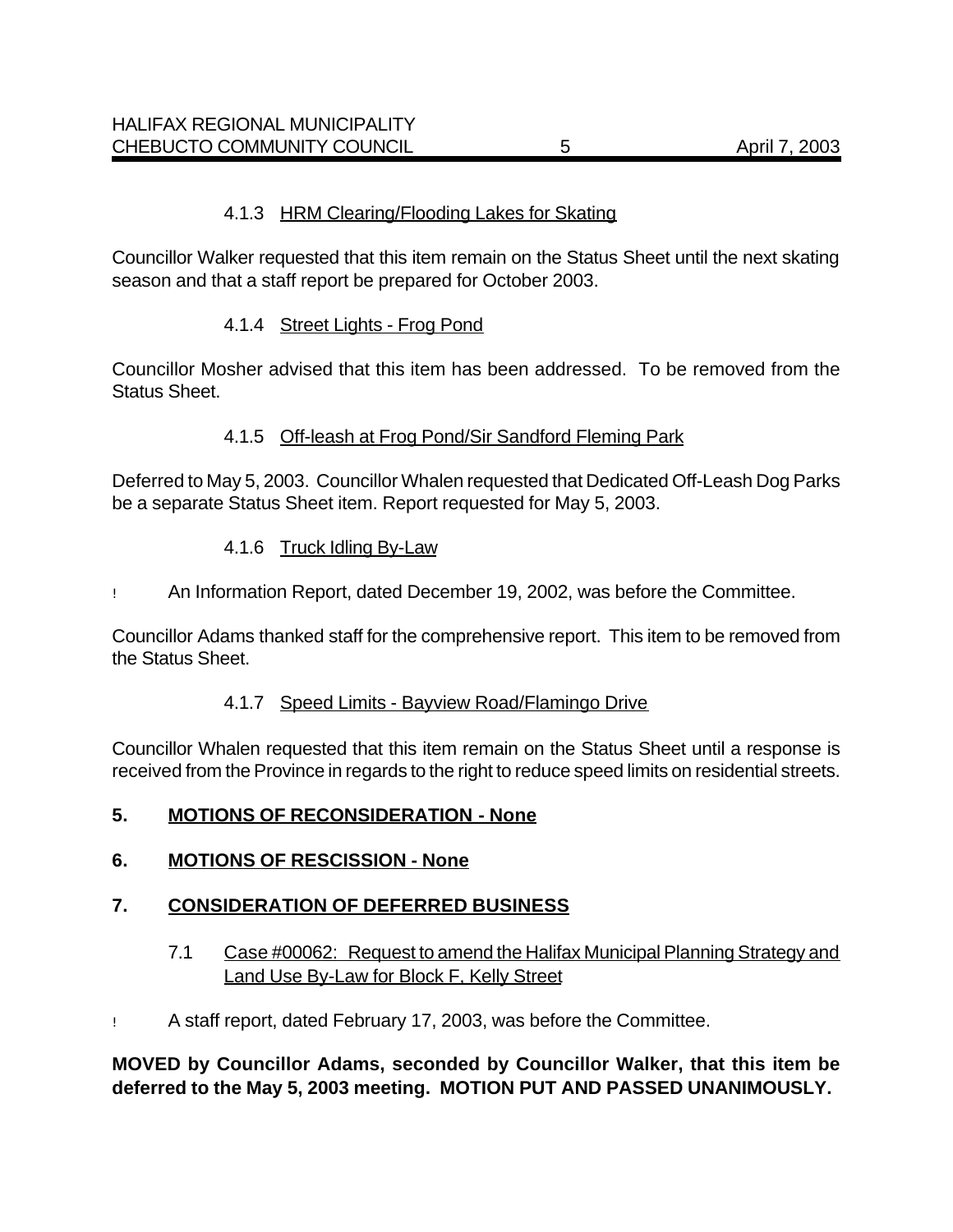#### **8. PUBLIC HEARINGS**

8.1 Variance Hearings

#### 8.1.1 Variance Application 037260 - Old Lot 1 Purcell's Cove Road, Halifax

Mr. Sean Audas, Development Officer, presented the Staff Report, dated April 1, 2003.

Councillor Mosher called the applicants forward to make their presentation.

The applicant raised the following points:

#### **Ms. Boutilier, 5527 Stoneham Court, owner of Old Lot 1 Purcell's Cove Road**

- ! will fix any repairs to Mr. MacAulay's well/retaining wall.
- ! Mr. MacAulay wanted the right of way to use our more valuable land on Purcell's Cove Road and he would give us the right of way through his backyard which would come out on a one lane, dirt road that no one maintains. This dirt road is not as wide as the driveway and the viewing is not as good as coming out of our own driveway.
- ! we notified the Real Estate Agent when the current MacAulay house was for sale that we owned the land beside the house and a copy of our land survey was given so the prospective owners would know what they were getting.
- ! Mr. MacAulay is using our land as his own. He rebuilt a shed that he knew might not be on his land. According to HRM diagrams, the shed is mostly on our land. We spoke to HRM concerning this and it is with their Legal Department.
- ! Mr. MacAulay's septic tank is partially on his property but mostly on HRM property. If there is any damage to it during construction of the driveway, we will fix it.
- ! HRM has approved this building lot. There is sufficient access to Purcell's Cove Road. HRM's Engineering Department said that once trees and shrubs are cut down, which are on HRM property, the view for the driveway would improve.

Councillor Mosher invited any persons living within 30 meters of the property in question, to come forward to speak for or against the variance approval.

#### **Mr. John Paul Cyr, owner of 571 Purcell's Cove Road**

- ! expressed concern for safety of his children and also for vehicles using Purcell's Cove Road if variance is approved
- ! concern for potential affects to his well, situated close to the property line, and to his retaining wall
- ! concern for negative impact on his property value if variance approved
- ! his driveway has a 5'-6' steep grade to the road and any driveway put in would have to be cut down and would cause an embankment between the properties, possible danger for his children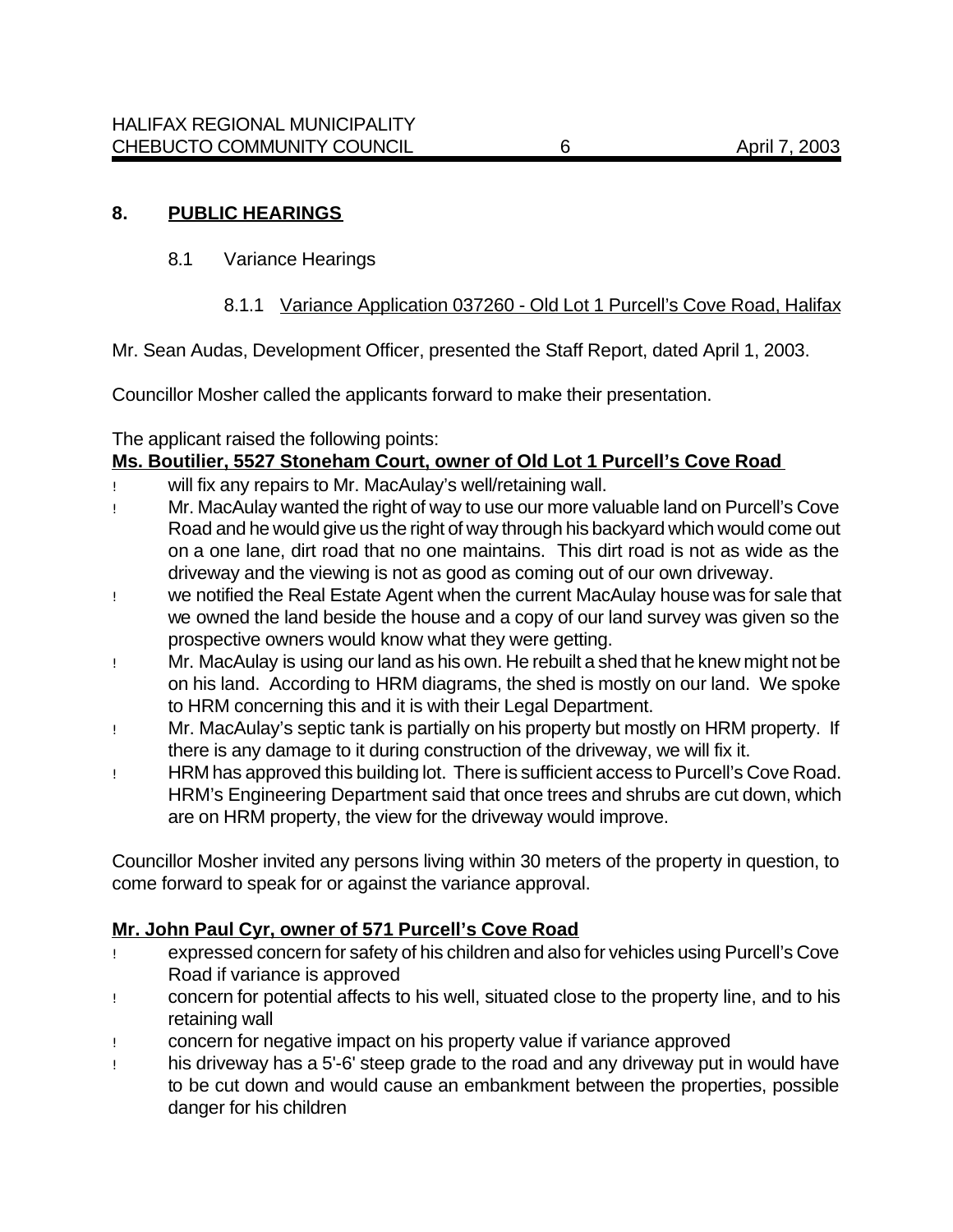- ! his home is located on a curve on Purcell's Cove Road and on several occasions, cars coming around this turn have almost hit the vehicle coming out of his driveway
- ! there is only 14'2" road frontage on Purcell's Cove Road for Mr. Boutilier's lot
- ! an alternate location exists for Mr. Boutilier's driveway which would not be opposed by neighbours. A driveway constructed off Military Road would be cheaper for Mr. Boutilier and a win/win situation for all.

Mr. Cyr responded to questions of Community Council as follows:

- ! the driveway going between his property and Mr. MacAulay's property would be like a hole between the properties and this could negatively impact his property value
- ! his property dimensions are 60'x100'

## **Ms. Pam Coffin MacAulay, 575 Purcell's Cove Road**

- ! submitted photos of the area in question for the proposed driveway and for the alternate driveway location
- ! concern with possible damage to her sewage field, which is located somewhere in front yard but the exact location is undetermined. Building a driveway could disrupt her sewage but extent wouldn't be known until construction was done. Advised that replacement cost for their sewage would be \$20,000 - \$30,000.
- ! due to rocky nature of area, blasting may be required which could cause irreparable damage to the structure and foundation of her 40-50 year old home.
- ! water well is on the opposite side of the proposed driveway but there is concern that blasting could damage this well and have a negative affect on her drinking water
- ! Old Lot 1 access failed the HRM driveway safety test by a very close margin. She was told that if brush were cleared then the driveway would meet the requirements. She commented that this was a one time test but brush grows back very quickly, questioning the safety of the driveway.
- ! highway speed on Purcell's Cove Road is much higher than the 60km per hour used for the safety test.
- ! they arelocated on the border of HRM Police and RCMP responsibility creating some jurisdictional confusion and as a result do not always receive the same attention to traffic control as other parts of Purcell's Cove Road
- ! In photo #1, it is obvious that the proposed driveway will be in close proximity of her side steps and this could cause a danger to her children

Councillor Walker requested that a photo be taken looking up the proposed driveway from Purcell's Cove Road.

Mr. MacAulay responded to Councillor Whalen's question stating that their lot size measures 45'x100' .

## **Mr. Terry MacAulay, 575 Purcell's Cove Road**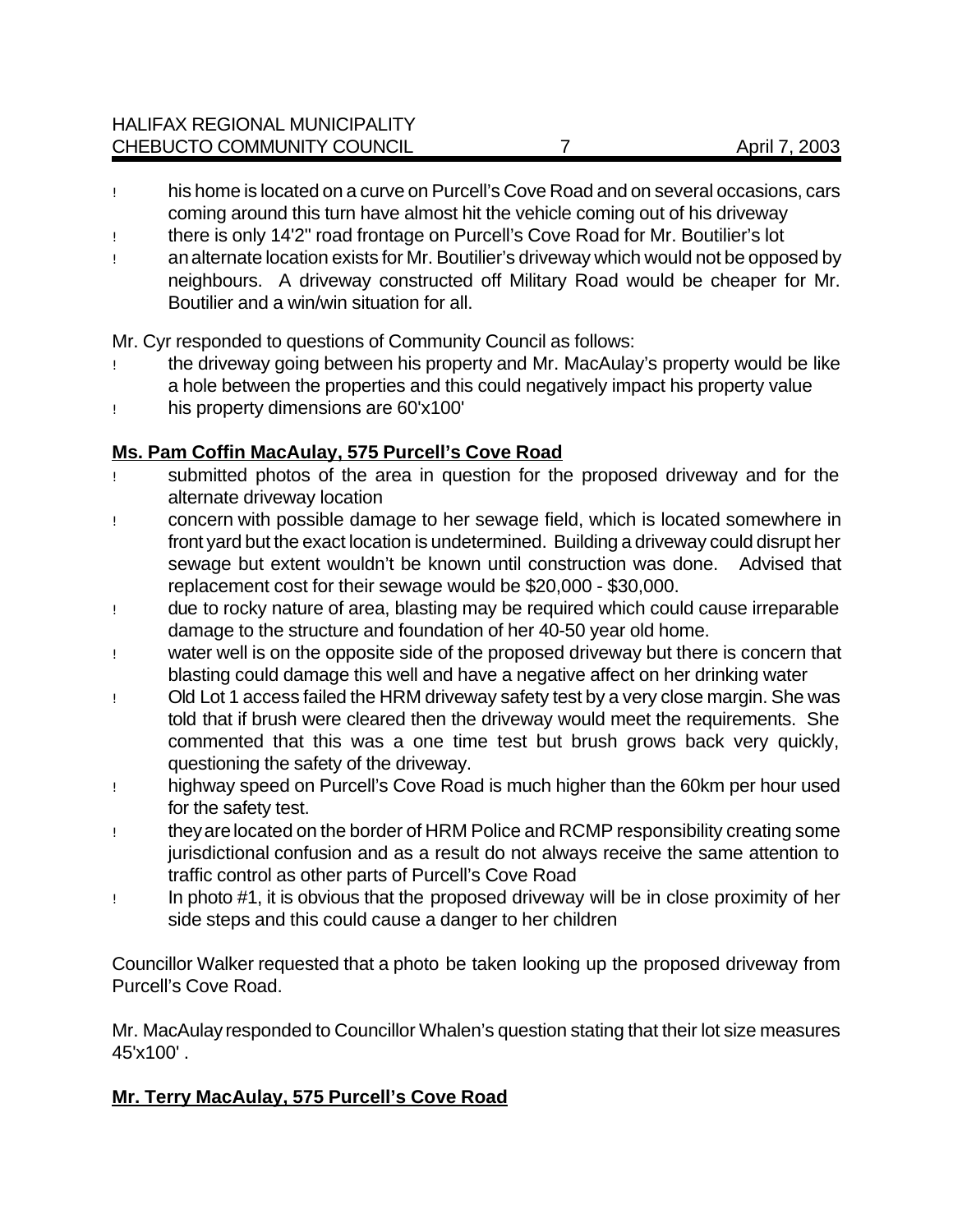- ! there is an alternative access to Old Lot 1 Purcell's Cove Road. He referred to a printout of the area obtained from the Halifax Land Information Centre, Registry and Information Management Service Division, as well as photos that he and his wife had taken of the area.
- ! alternative access would be from Military Road, through a right of way across his backyard to Old Lot 1 Purcell's Cove Road.
- ! if Mr. & Mrs. Boutilier agree to the alternate route and the right of way, he would ask that they square off the property to Mr. John Paul Cyr's property.
- ! a 23 year resident of this area is willing to sign a declaration stating that she has used a portion of this area as a sideyard.
- ! expressed his concern for the safety of his child and the possible damage to his sewer and well.

Councillor Walker inquired of Mr. Audas if the right-of-way through the MacAulay's backyard would landlock Old Lot 1. Mr. Audas responded that if it is a landswap - the sideyard for the backyard access, it could landlock the area; if it were just a right-of-way through the MacAulay's backyard it would not be landlocked.

Councillor Whalen expressed concern with the lot sizes and the possibility of redrilling wells/qualifying for a new septic field under the Department of Environment regulations. Mr. Audas commented that if the lot were set up today, septic approval would not be granted.

Councillor Mosher called three times for any speakers wishing to speak for or against the variance application. Hearing none the following motion was made:

#### **MOVED by Councillor Adams, seconded by Councillor Walker that the Public Hearing on Variance Application 037260 - Old Lot 1 Purcell's Cove Road, Halifax be closed. MOTION PUT AND PASSED UNANIMOUSLY**.

#### **MOVED by Councillor Adams, seconded by Councillor Walker that this matter be deferred to May 5, 2003 and that the interested parties arrange to meet within the next two weeks to find a resolution to this variance application. MOTION PUT AND PASSED UNANIMOUSLY.**

Councillor Mosher requested that Mr. Sean Audas, Development Officer, organize a meeting within the next two weeks between the three property owners and herself to find a resolution to this matter. Councillor Mosher further requested that Mr. Audas contact the Department of Environment concerning the issues raised regarding lot sizes and septic fields, well redrilling.

Mr. Sean Audas commented that there is approval for a driveway to be constructed at this location without the variance being granted. If the property owner wishes to have access to the property, a driveway could be constructed now, but in order for a home to be built on this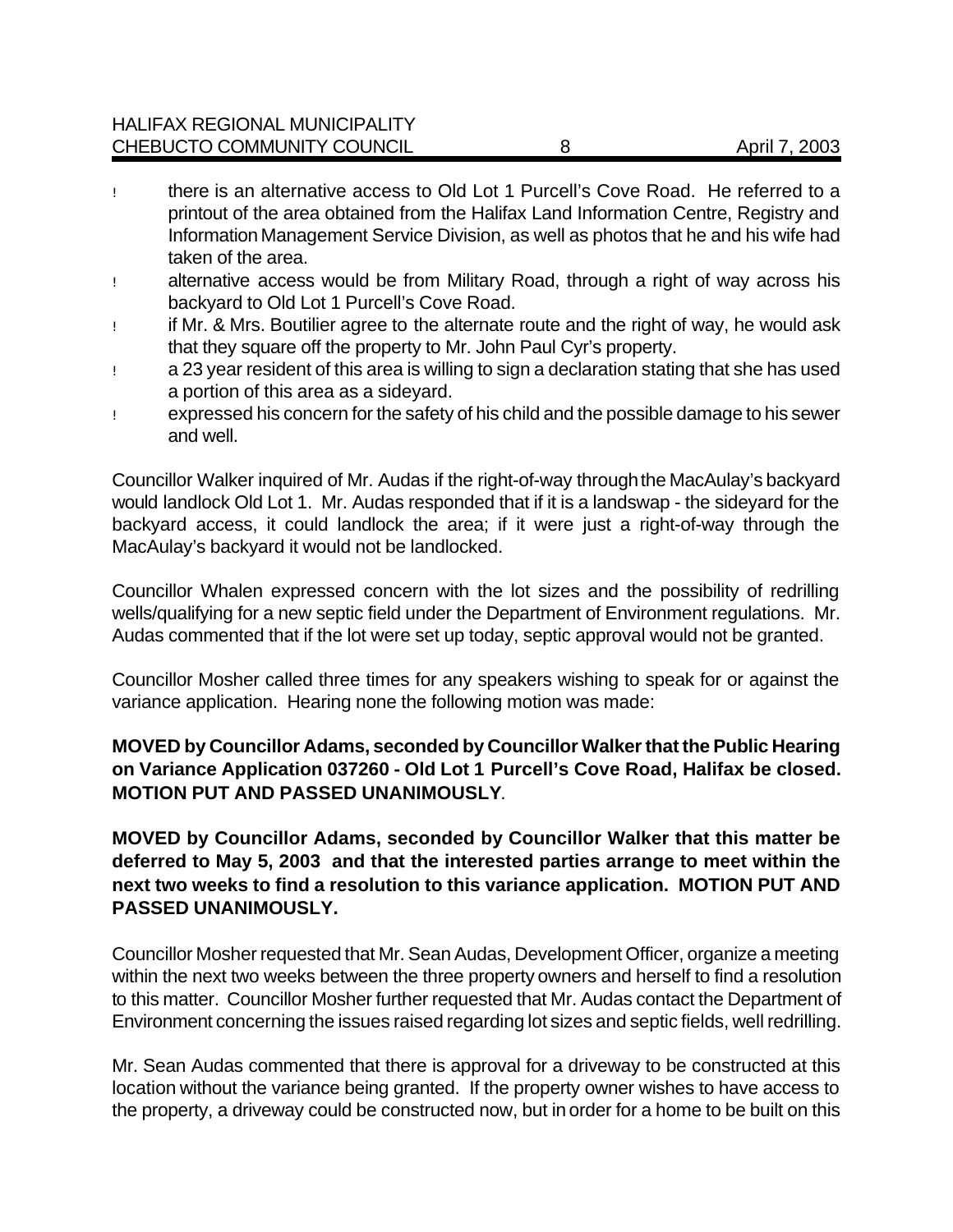lot, approval of this variance is required.

#### 8.1.2 Variance Application 037707 - 16 Barkton Lane, Halifax

Mr. Sean Audas, HRM Development Officer, presented the Staff Report dated March 31, 2003.

Councillor Mosher called for the applicant to come forward.

Ms. Carol Wheatley, owner of 16 Barkton Lane, advised that she had asked two pool construction/installation companies if she required permits and was told that no permits were required. She further advised that she contacted Clayton Developments and was told that she should speak to her neighbours to see if they had issue with the installation/construction of a pool and deck. Ms. Wheatley commented that her neighbours did not have any concern with the proposed construction at that time. She further commented that since the rejection by the Development Officer, she has contacted her neighbours who have signed a document stating that they do not oppose the pool/deck. Ms. Wheatley submitted photos of her pool and deck area. She added that the children of Barkton Lane appreciate the pool as well.

Councillor Adams inquired of Mr. Audas whether the construction companies or homeowners usually apply for these permits. Mr. Audas responded that usually it is 50/50 but most often the property owners apply for the permits. Councillor Adams inquired if there had been other incidents such as this with pool companies. Mr. Audas responded that from time to time there have been but that was most likely due to information of new by-laws or amendments not reaching the companies in a timely manner.

Councillor Mosher called for any additional speakers for or against the variance. Hearing no further speakers the following motion was made**:**

#### **MOVED BY Councillor Adams, seconded by Councillor Whalen that the public hearing on Variance Application 037707 - 16 Barkton Lane, Halifax be closed. MOTION PUT AND PASSED UNANIMOUSLY.**

Upon further discussion the Community Council agreed that since no one spoke against the variance and that the applicant had done well in contacting the neighbours and Clayton Developments, the following motion was made:

**MOVED by Councillor Whalen, seconded by Councillor Walker that Chebucto Community Council overturn the decision of the Development Officer and allow the applicant to proceed with the addition. MOTION PUT AND PASSED UNANIMOUSLY.**

Councillor Whalen requested that a letter be sent to all the pool companies from the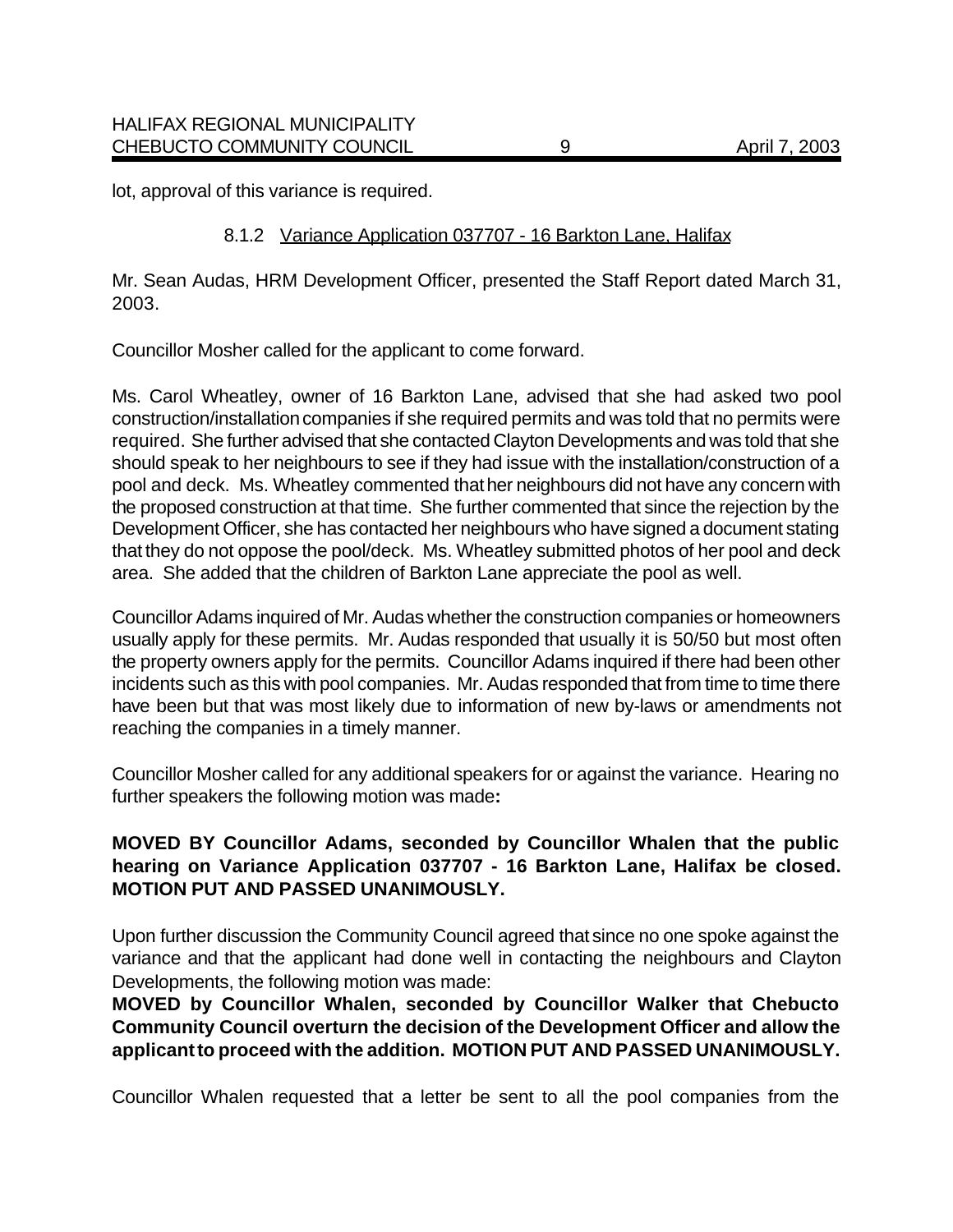Development Officer, informing the pool companies of any and all changes to the Land Use By-Law, to ensure they are aware of the proper procedures/permits required by HRM for installing pools/decks on a property.

#### **9. CORRESPONDENCE, PETITIONS AND DELEGATIONS - None**

## **10. REPORTS**

## 10.1 Intersection - Herring Cove Road and Old Sambro Road

**MOVED by Councillor Adams, seconded by Councillor Walker that the Traffic Authority allow a right turn on a red light with a green arrow at the intersection of Herring Cove Road and Old Sambro Road and that a staff report be prepared for May 5, 2003. MOTION PUT AND PASSED UNANIMOUSLY.**

## 10.2 Case 00214: Development Agreement - 35 Coronation Avenue, Halifax

! A staff report dated April 1, 2003 was before the Committee.

**MOVED by Councillor Walker, seconded by Councillor Adams that Chebucto Community Council move Notice of Motion for the proposed development agreement, being Attachment "A", to the Staff Report dated April 1, 2003, to permit construction of eight townhouse units at 35 Coronation Avenue in Halifax and to schedule a public hearing for May 5, 2003. MOTION PUT AND PASSED UNANIMOUSLY.**

#### **11. MOTIONS - None**

## **12. ADDED ITEMS**

12.1 Mailboxes on Margaret Lorne Drive, Herring Cove

**MOVED by Councillor Adams, seconded by Councillor Walker that Canada Post and MP Geoff Regan be contacted with a request for repairs to the road around the mailboxes on Margaret Lorne Drive, Herring Cove; and for a concrete base or micropave be constructed/installed around the area as well as a shelter. MOTION PUT AND PASSED UNANIMOUSLY.**

12.2 Parking Lot at Indoor Soccer Center, Thomas Raddall Drive

**MOVED by Councillor Whalen, seconded by Councillor Walker that HRM Staff provide**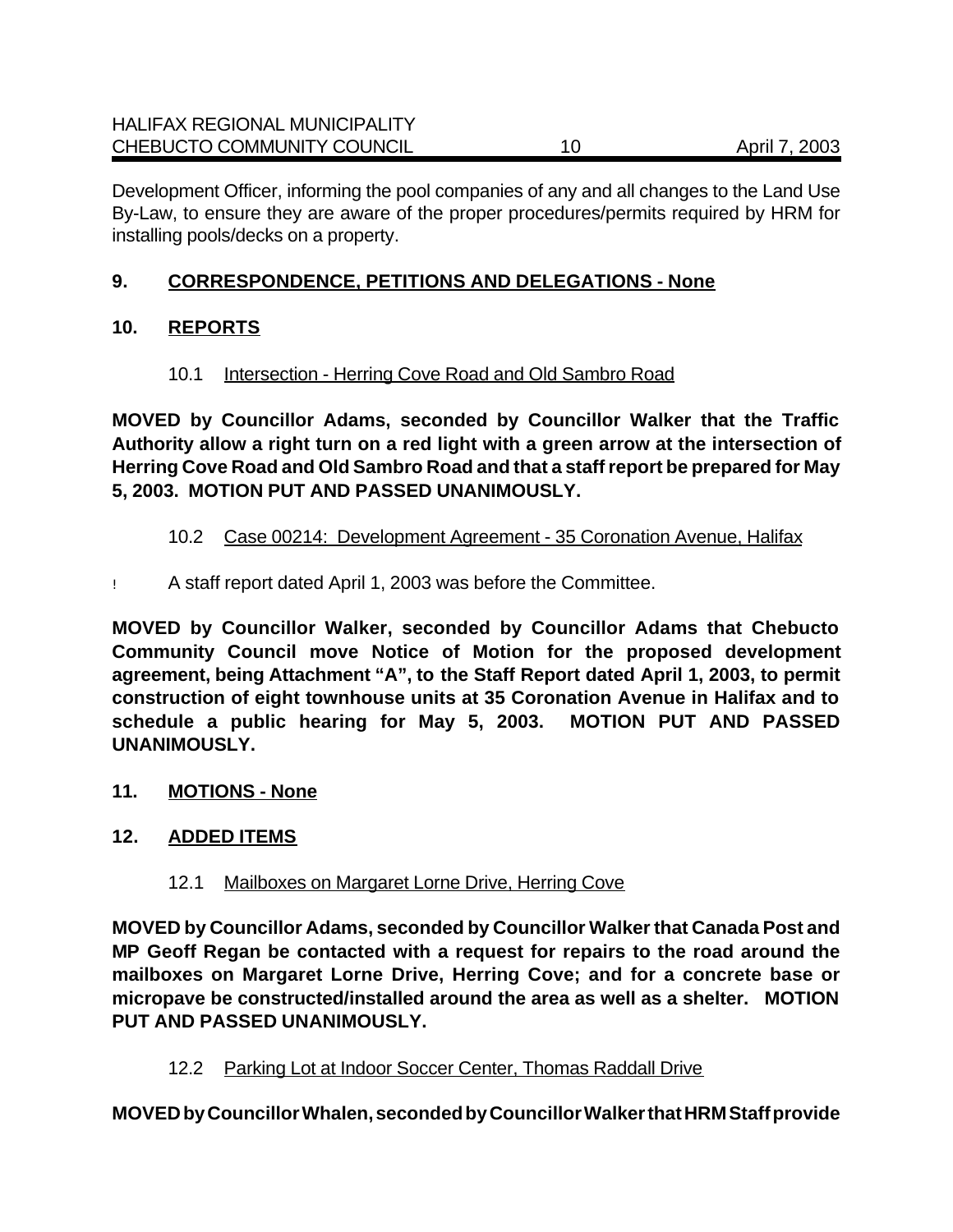**remediation to the problem with the recycled asphalt used to fill the potholes in the parking lot of the Soccer Nova Scotia Indoor Soccer Center, Thomas Raddall Drive, Mainland Commons and that the parking lot be repaired. MOTION PUT AND PASSED UNANIMOUSLY.**

#### 12.3 Clean-up of Construction Debris on Thomas Raddall Drive

**MOVED by Councillor Whalen, seconded by Councillor Walker that the construction debris along Thomas Raddall Drive be removed. MOTION PUT AND PASSED UNANIMOUSLY.**

#### **13. NOTICES OF MOTION - None**

## **14. PUBLIC PARTICIPATION**

## **Mr. Arthur Kidston, 52 Rockingstone Road, Spryfield**

Mr. Kidston submitted his comments in writing concerning the Lands Surrounding Kidston Lake and Feldspar Crescent, Spryfield. Mr. Kidston expressed the following concerns:

- ! protection of Kidston Lake and the stream by a no-cut buffer zone in regards to future development of the area.
- ! ownership of the 9.5 acre community park at Kidston Lake in question. He commented that there is a supervised beach operated by HRM but a title search at the Land Registry notes HRM as the owner but no book or page reference for any title or deed for Kidston Lake area.
- ! remaining part of road from Feldspar Crescent to Kidston Lake no longer owned by HRM and could be a problem with access to the lake, also, emergency vehicles would no longer have access to the HRM swimming beach.
- ! continued protection of the Rocking Stone by the Historic Site designation made by Council on August 12, 1971.
- ! protection of Table Rock, near Kidston Lake as there may be some historic cultural significance.
- ! protection of glacial features in the vicinity of Kidston Lake and the adjacent Barrens
- ! concern with the Preservation area on the Barrens or south side of Kidston Lake that was mentioned in the Generalized Future Land Use for Chebucto Peninsula.
- ! Mr. Kidston submitted a photocopy of an article from the Chronicle-Herald/Mail-Star, dated Tuesday, February 11, 2003, regarding " \$7b in benefits from urban cleanups".

## **Dr. Jogoda Mankowski, 47 Feldspar Crescent**

- ! residents assured area around Kidston Lake would remain a Provincial Park. It is now an investment opportunity for a private developer.
- ! only a fraction of what developer plans to do has been disclosed and we deserve to know what the plans are for our neighbourhood, full disclosure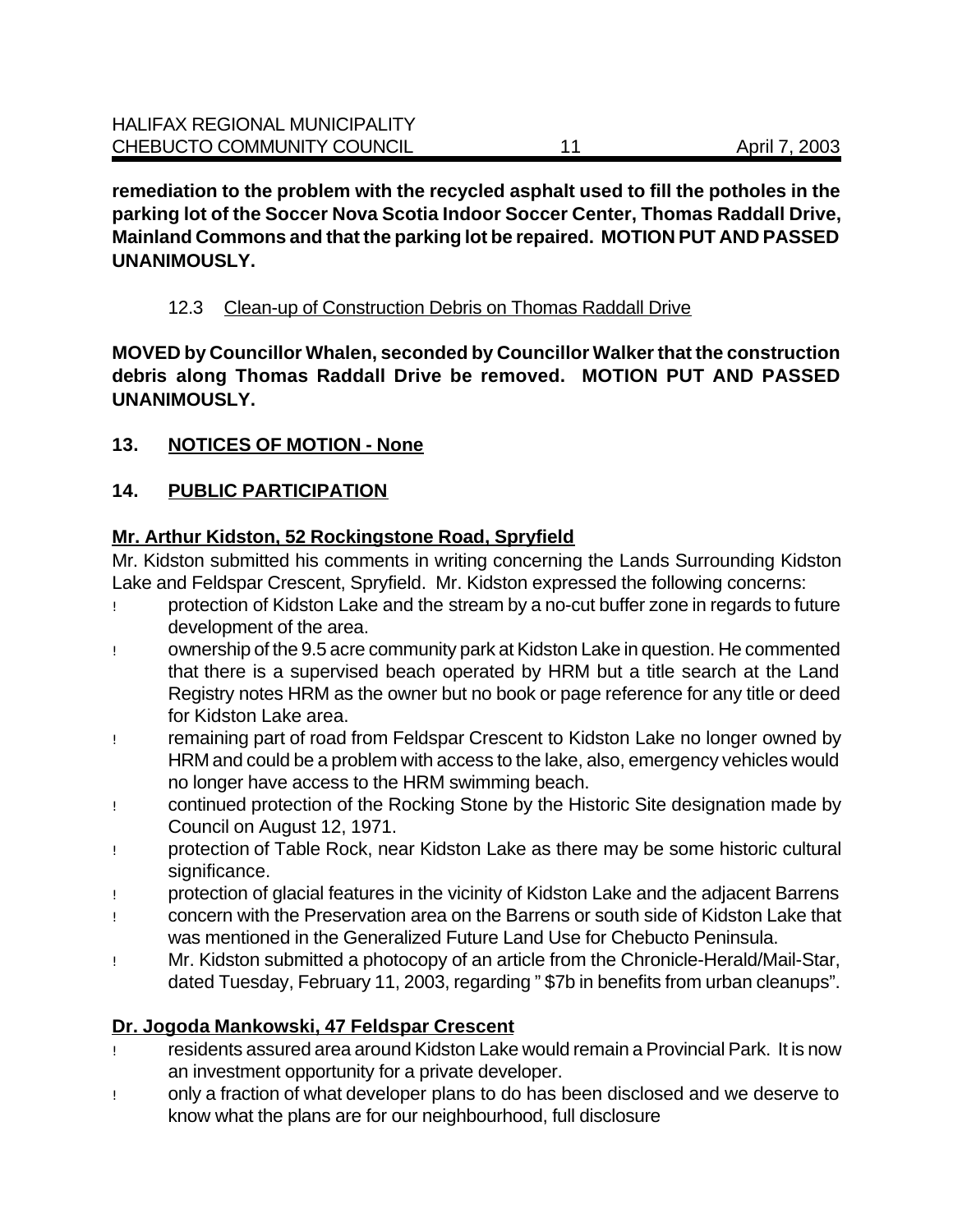- ! expressed concern with services to the area as the residents will live with the permanent consequences of the development
- ! want to protect this beautiful area for our children and our future
- ! Kidston Lake has a forest full of animals and a recreation area cross-country skiing, skating and swimming.
- ! eco-system, one hundred years of tree growth, and recreation is being displaced at this time.
- ! questioned why the Department of Environment was not consulted before the land was sold and before the clear-cutting began.
- ! want HRM Planning to come in and make sure that whatever is done is done to preserve the natural habitat
- ! residentshave been cheated out of a provincial park and we don't want to be cheated anymore
- ! we want the property authorities present so all is done with everyone's concerns in mind
- ! questioned how public land ended up in private hands and asked how to get assurance that there won't be anymore surprises.

Ms. Mankowski responded to Community Council's inquiry stating that Mr. Stan Havill was the developer. Councillor Adams advised that Mr. Havill is in hospital and he is attempting to communicate with a contact person. He further added that the only information currently on file is a plan for 31 lots with 50' frontages, 100' depths.

#### **Ms. Nancy Wooden, 28 Feldspar Crescent**

- ! was a member of City Council when holding zones went in (1977-81)
- ! Holding Zones were intended to hold land until services were in place
- ! services are not just schools or a park, they are transportation services, sewer, storm sewers, the whole realm of infrastructure
- ! a planner was hired to do a complete plan of Mainland South (between 1977-81) as to what infrastructure was in place and what could be developed. Because of his plans, detailed area planning was possible and Holding Zones were brought in so that before you could build beyond a single family home, you had to have a public hearing and you had to have services. If you didn't have that then you didn't build it and we don't have it.
- ! nothing has changed in regards to the Armdale Rotary traffic issues
- ! the sewers are overloaded, basements flooded due to sewer backup during last heavy rain
- ! there has to be an Arm bridge, supposed to be for fire backup

#### **Ms. Wendy Miller, 10 Birchfield Crescent**

! see commercials on TV all the time that HRM is looking for public input into planning yet a developer cuts away all the trees, that took one hundred years to grow, and residents are not informed as to what is going in there.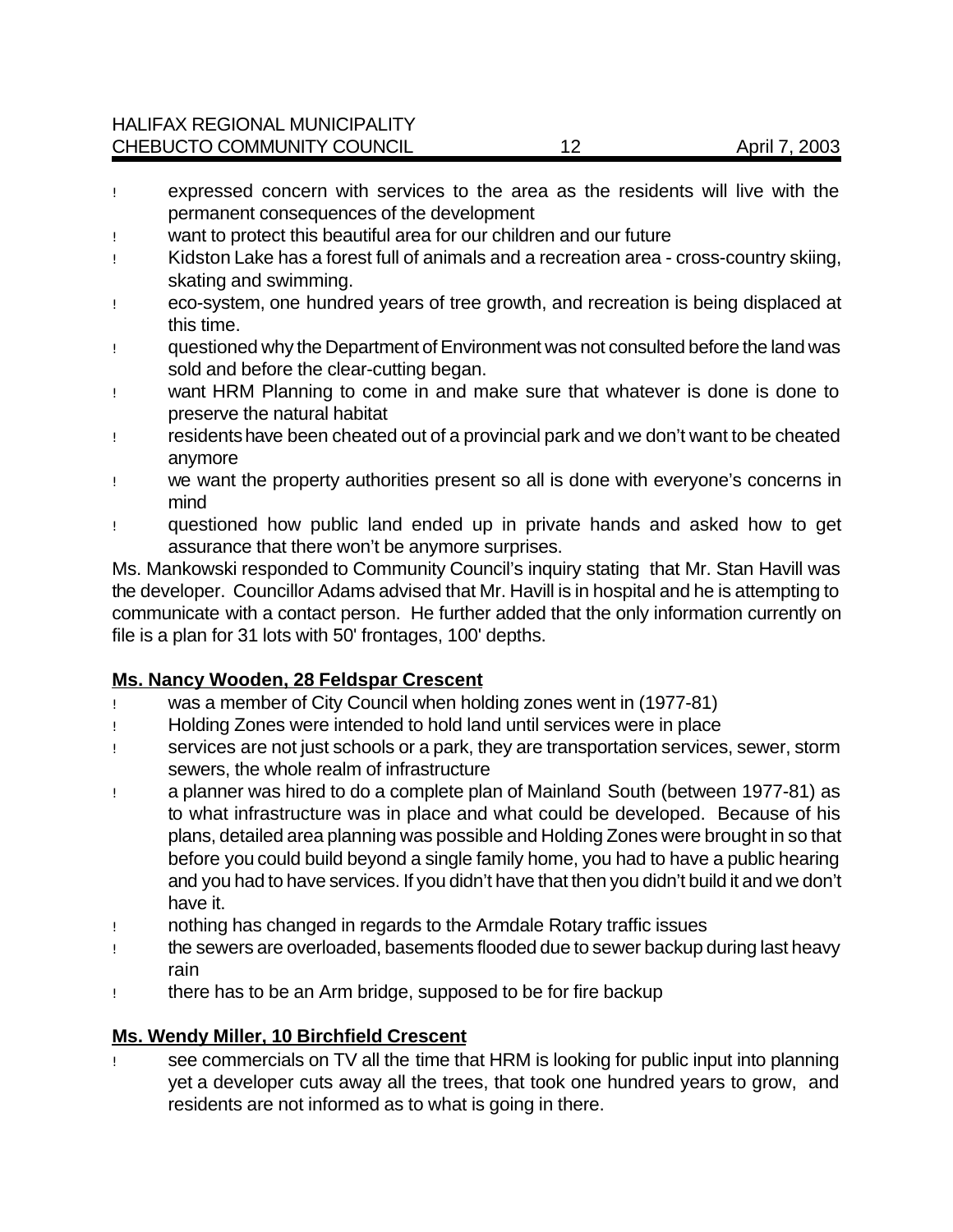- ! Spryfield has a unique area; there are waterways everywhere connecting to hiking trails and there is beauty here.
- ! more of a buffer zone could have been left
- ! there could have been more talk with the community
- ! concerned with public access to Kidston Lake

Councillor Mosher clarified that two years ago she brought the issue of a Private Property Tree By-Law to Regional Council. She further advised that Regional Council does not have municipal authority under the Municipal Government Act to enact a private property tree bylaw. Regional Council sent this request to the Province who responded that they are looking into it. Councillor Mosher added that the Private Property Tree By-Law is on the agenda for tomorrow evenings Regional Council meeting.

## **Ms. Janet Kidston, 62 Rockingstone Road**

- ! the road to Kidston Lake was closed in 1987; because of the historical significance of the area, the road should never have been touched, upgraded yes, but Feldspar could have been built beside it instead of on it.
- ! against clear cutting until an environmental study of the land is done
- ! assumed when HRM was formed that all communities would be protected and is astonished that this has not been done
- ! the parkland of 8 acres to the beach at Kidston Lake needs the old road for access and needs us to protect the area
- ! motivated to speak tonight due to a recent newspaper article that quoted the Mayor as saying "residents need to keep their eyes open for some developers in our area whose business ethics may fall short and take advantage of what they can do"
- ! have spoken to a lot of people who feel nothing can be done and that HRM will do whatever they want
- ! people who built in the Leiblin Park/Feldspar area were told that the adjoining forested land would never be built on due to crown land, provincial park and holding zone
- ! asked the HRM the following: how to protect land in their community; is there an emergency measure in regards to clear cutting; are there are any results from presentation on June 17, 2002 on CREATIVE CONSERVATION BY DESIGN, Healthy Growth for HRM.

Councillor Mosher requested an information report on the presentation of June 17, 2002 regarding "Creative Conservation by Design", Healthy Growth for HRM for the May 5, 2003 meeting.

## **Mr. Jim Connolly, 61 Ridge Park Lane**

Mr. Connolly commented that he recently moved back to Halifax and the decision to move back was partly for quality of life. Mr. Connolly stressed that there is value of tree to a street, value of a tree to a neighbourhood and the value of a tree to a community, it does have economic measure/value. He further commented that if you took all the trees out of the South Peninsula, it would not be the same dwelling. Mr. Connolly asked why denature the land when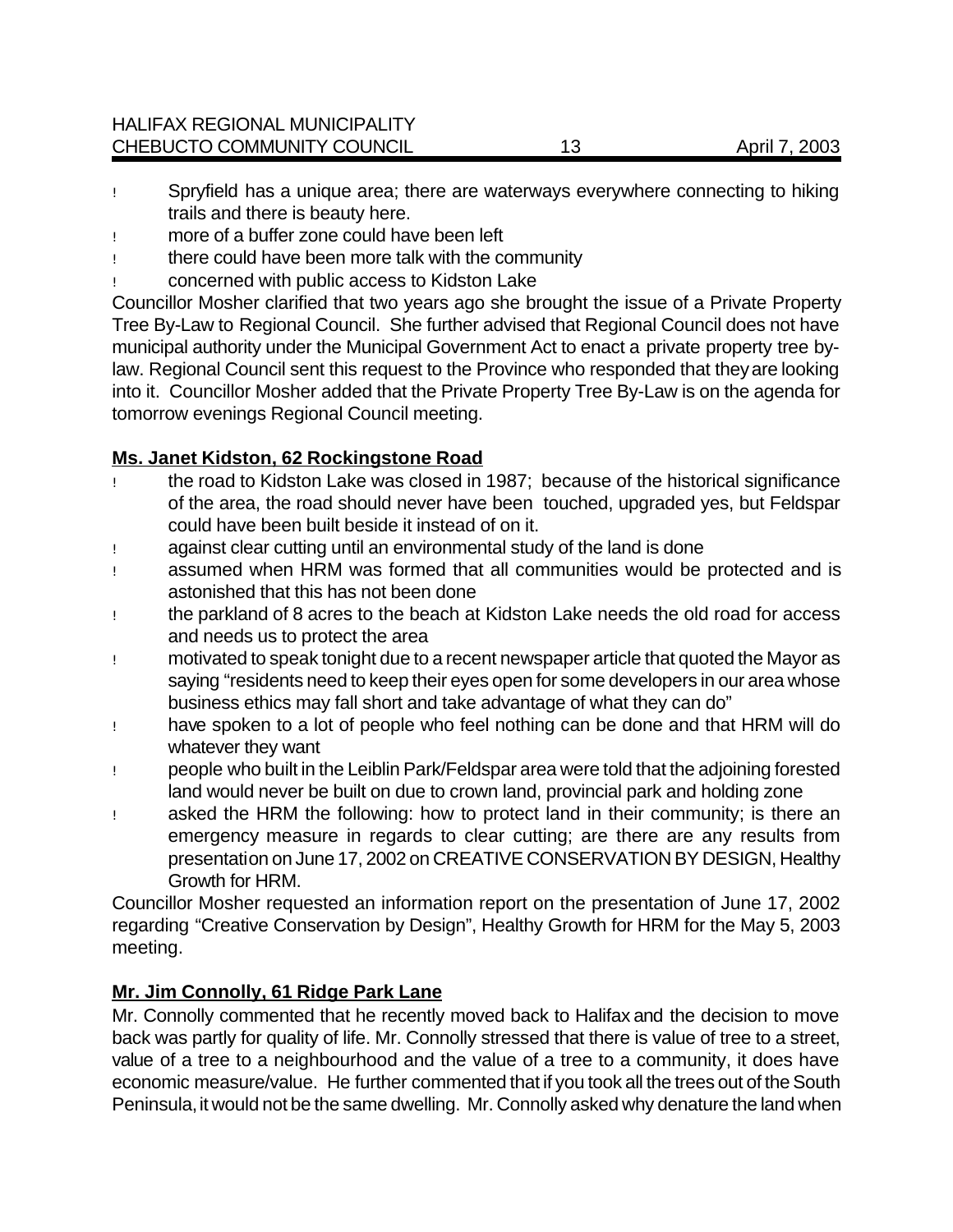trees are what people want.

Mr. Connolly raised four specific points on other issues:

- ! can there be an Engineering study done on the amount of light at the corner of Old Sambro Road and Herring Cove Road. He explained that making a left onto Herring Cove Road from Old Sambro Road at night, there is not enough light to see pedestrians in the intersection. He further explained that the placement of the street lights is perhaps the problem and perhaps an additional street light or increased wattage could be considered.
- ! Entrance to parking lot at Provincial Long Lake Park, is in disrepair and perhaps special consideration could be given to maintenance of this entranceway.
- ! 6.1 acres of land adjacent to his home that has been turned upside down and has been partially serviced but then left as it is (between Walter Havill drive over to Osborne). He expressed concern for the possible hazard to Hail Pond due to silting and that this area is also an eyesore.

Councillor Mosher commented that she is attempting to get information and should have some answers in a few days as there was a stop work order issued and is a matter between the subcontractor and the developer.

! final point is a health concern, after last heavy rainfall, a friend who lives on Doull Avenue had his basement flooded and expressed concern with the Butler Lands contaminated soil washing onto neighbouring properties.

Councillor Mosher requested a staff report for the May 5, 2003 meeting on the maintenance to the entrance to Provincial Long Lake Park and the lighting at the intersection of Herring Cove Road/Sambro Road.

#### **Mr. Hiram Tiller, Thackery Close**

- ! concern with possible affects on Armdale Rotary traffic due to new Williams Lake development
- ! suggested the sign at Armdale Rotary be changed to state only a right turn from 3:00 pm to 5:30 pm instead of 4:00 pm to 5:30 pm as the traffic is already gridlocked at 4:00 pm.
- ! commented that traffic calming in the Bayview Road/Flamingo Drive area seems to be stalled and perhaps there should be some pressure applied for a resolution.
- ! asked when work would be completed along Lacewood Drive where road was widened last year.
- ! asked about a crosswalk from Linear Park to Radcliffe.

Councillor Whalen assumed the Chair at 8:40 pm.

#### **Mr. William Phillips, 9 Crestview Drive**